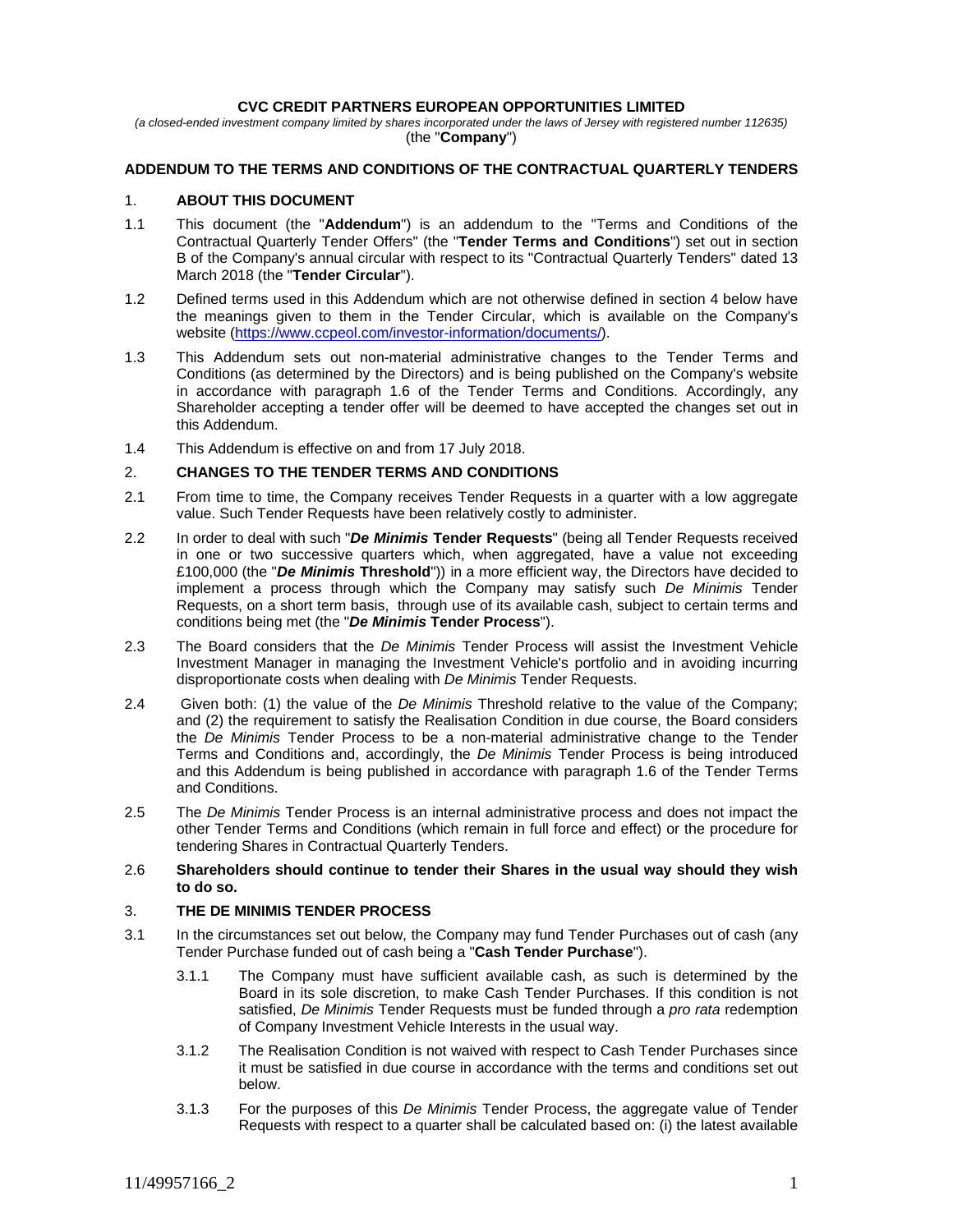NAV per Share published prior to the day of the Submission Deadline for the relevant quarter; and (ii) the Euro/Sterling exchange rate as at the day of the Submission Deadline for the relevant quarter.

- 3.1.4 If the aggregate value of all Tender Requests received in a quarter (such quarter being "**Q1**") is below the *De Minimis* Threshold, the Company may make Cash Tender Purchases in that quarter.
- 3.1.5 Cash Tender Purchases may also be made in the quarter immediately following Q1 (that quarter being "**Q2**") if cash is available and if the aggregate value of both: (1) the Cash Tender Purchases in Q1; and (2) the Tender Requests in Q2, is less than the *De Minimis* Threshold.
- 3.1.6 If, in Q2, the aggregate value of both: (1) the Cash Tender Purchases in Q1; and (2) the Tender Requests in Q2, exceeds the *De Minimis* Threshold, then a *pro rata* redemption of Company Investment Vehicle Interests must be made to satisfy the Realisation Condition with respect to both the Cash Tender Purchases in Q1 and the Tender Purchases to be made in Q2.
- 3.1.7 If Cash Tender Purchases are made in Q1 and Q2, then in the subsequent quarter ("**Q3**"), even if the aggregate value of both: (1) the Cash Tender Purchases made in Q1 and Q2; and (2) the Tender Requests in Q3, remains at or below the *De Minimis* Threshold, a *pro rata* redemption of Company Investment Vehicle Interests must then be made in order to satisfy the Realisation Condition with respect to the Cash Tender Purchases made in Q1 and Q2 and the Tender Purchases to be made in Q3.
- 3.1.8 When Company Investment Vehicle Interests are redeemed in a quarter following Q1 or Q2 in accordance with paragraph 3.1.6 or paragraph 3.1.7 above (as applicable), the proceeds from that redemption of Company Investment Vehicle Interests which are attributable to the Cash Tender Purchases in the preceding quarter or quarters (as applicable) shall be used to replace the working capital that was used to fund those Cash Tender Purchases. If there is any shortfall between the value of the Company Investment Vehicle Interests redeemed to satisfy the Cash Tender Purchases and the cash amount used to make the Cash Tender Purchases (because of a change in the value of the Company Investment Vehicle Interests between the time of the Cash Tender Purchases and the redemption of the Company Investment Vehicle Interests), the working capital will be reduced by the amount of the shortfall. It is expected that if any such shortfall does occur, it would be *de minimis*.
- 3.1.9 If any of the Restrictions set out in paragraph 2.3 of the Tender Terms and Conditions applies in Q2 or Q3 (as applicable) such that a *Pro Rata* Scaling Back is applied in accordance with paragraph 2.4 or 2.5 (as applicable) of the Tender Terms and Conditions, the *Pro Rata* Scaling back shall not apply to the redemption of Company Investment Vehicle Interests to satisfy the Realisation Condition with respect to the Cash Tender Purchases and paragraph 3.1.8 above shall apply as if there had been no *Pro Rata* Scaling Back.
- 3.1.10 If a suspension is in place in a quarter or quarters following a quarter in which Cash Tender Purchases have been effected, Company Investment Vehicle Interests shall be redeemed to satisfy the Realisation Condition with respect to those Cash Tender Purchases at the earliest available opportunity and the redemption of Company Investment Vehicle Interests for such purposes shall take priority over the satisfaction of Tender Requests received after those Cash Tender Purchases.
- 3.2 The Directors note that the *De Minimis* Tender Process may give rise to the following risks to the Company:
	- 3.2.1 there will be a reduction in cash available for working capital purposes. However, given the *De Minimis* Threshold, any such reduction would be small in the context of the Company; and
	- 3.2.2 the value of the Company Investment Vehicle Interests may have decreased in the period between the satisfaction of the *De Minimis* Tender Requests out of cash and the redemption of the Company Investment Vehicle Interests, meaning that the Company may be left out of pocket by an amount equal to the shortfall. Again though, any such shortfall would be minimal in the context of the Company.